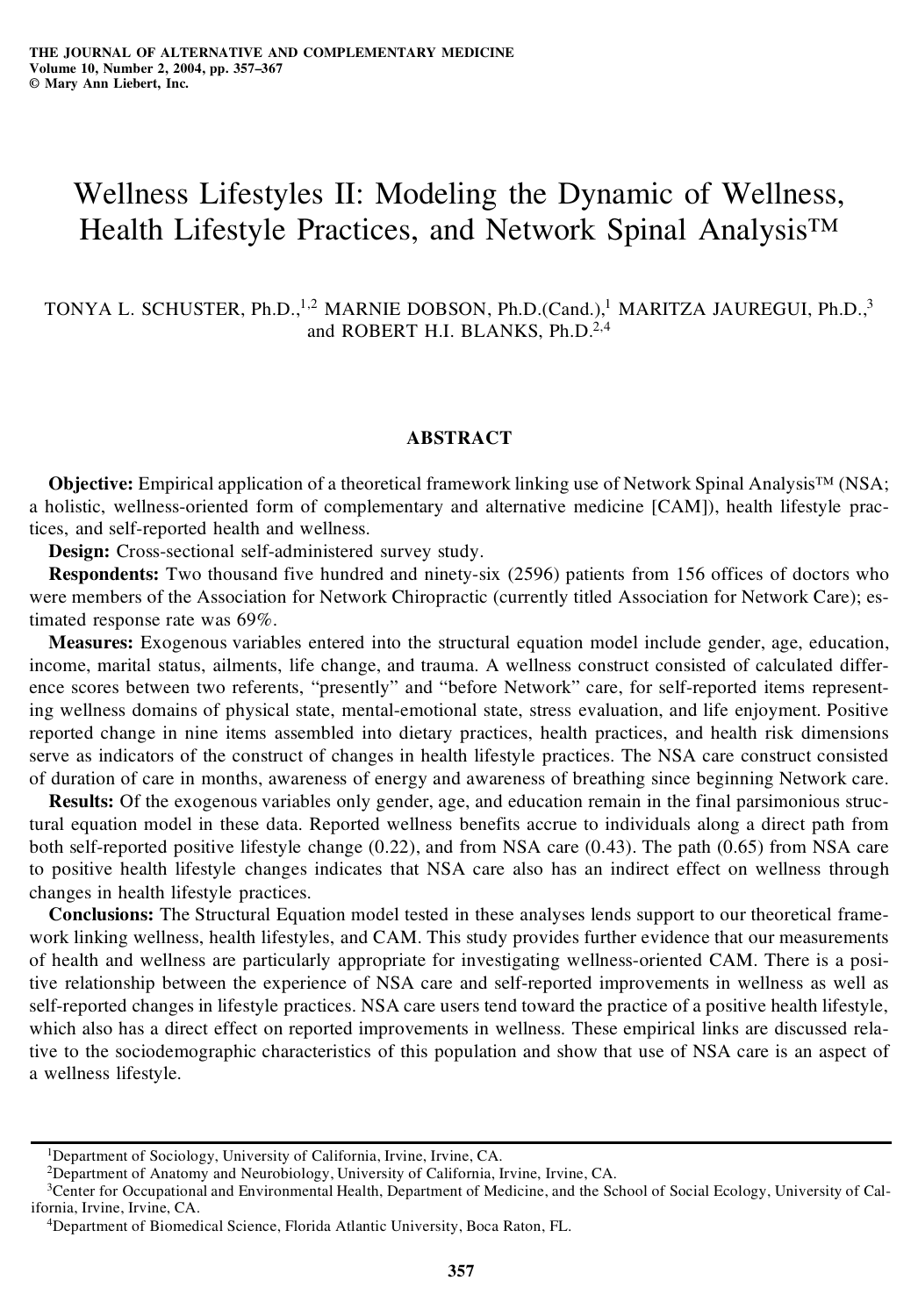#### **INTRODUCTION**

**WELLNESS** has become a popular concept that has been propulsed by the mass media to fitness and self-help products and services, by work-site wellness/health promotion programs (Sorensen et al., 1998), and biomedical research incorporating health-related quality-of-life assessments (WHOQOL Group, 1998). In addition, mounting evidence and popular wisdom have established a firm link between health lifestyle practices and quality of life, as well as specific health outcomes. This research is based on our theoretical framework that proposes dynamic linkages among wellness, health lifestyles, and complementary and alternative medicine (CAM) (Schuster et al., pp. 349–356). Within our framework, use of CAM, along with typical health lifestyle practices, for the pursuit of wellness is an aspect of what we have termed "wellness lifestyles." In the context of the present study, the application of this framework highlights both the importance of broader wellness outcomes for assessing effectiveness, as well as the influence of CAM on health lifestyle practices. CAM use, in addition to any direct benefits, may also promote positive health beliefs and behaviors that may then in turn effect improvements in perceived wellness.

CAM modalities vary widely in scope of practice, healing objectives, and individual motivations for use, thus making problematic the study of CAM as a homogenous entity (Cassidy, 1995; Goldstein, 2000). We therefore restricted the present investigation to one particular type of practice within CAM known previously as Network Chiropractic and, since 1995, as Network Spinal Analysis™ (NSA) (Epstein, 1996, 1998, 1999) and practiced by certified practitioners. NSA represents many of the values common to CAM practices and systems including "high-level wellness," "the interpenetration of mind, body and spirit," holism/ individualism, self-healing, vitalism, the body as a bioenergetic system, and a focus on the natural/ecologic context (Micozzi, 1996; Goldstein, 1999, 2000).

NSA arose out of a school of thought within chiropractic that embraces the original, vitalistic principles of the field and that recognizes an "innate intelligence" that coordinates all functions of the body via the nervous system. The original tenets of chiropractic held that mechanical disturbances in the spine and nervous system could affect the optimum functioning of this innate intelligence, thus interfering with the overall health and well-being of the individual. Growing out of this philosophy, NSA distinguishes its scope of practice from the other school of thought in chiropractic that developed in the 1970s that is based on the palliation of musculoskeletal conditions in accordance with a biomedical or "treatment" model (Koren, 1999; Redwood, 1996).

NSA has further developed into a low force spinal application (i.e., light touches to specific spinal regions) to enhance the cognitive and precognitive awareness of an individual's spinal structures, body tension patterns, and the development of unique "somatopsychic" and "respiratory" waves of skeletal motor activity purported to assist in improved self-organization of an individual's spine and nervous system. When practiced by chiropractors this approach addresses mechanical disturbances in the nervous system and assists the body in developing self-regulating processes to remedy spinal mechanical tension regardless of symptomatology. When practiced as a wellness discipline, it does not have the objective of remedying any condition or returning a patient to a previous minimum standard of health. Rather, the objectives of NSA, as wellness care, are concerned with promoting an individual's innate capacity to self-regulate their own spinal and neural physiology and thus contribute to an individual's overall wellness. Use of NSA, as a holistic, wellness-oriented CAM modality, is likely to reflect a wellness-orientation among users; thus, it is an ideal arena for testing CAM use as an aspect of a wellness lifestyle.

The goal of this study was to present a model derived from our theoretical framework that demonstrates the operationalization of wellness as an integrated construct, and explores wellness lifestyles by illustrating the dynamic influential processes across NSA, health lifestyle practices, and self-reported health and wellness. More specifically, we investigate whether aspects of NSA care, as an example of an holistic form of CAM, may influence individual improvements in health lifestyle practices, and how much those improvements effect self-reported health and wellness benefits, in addition to any direct wellness benefits of NSA care. In order to isolate these basic dynamics, social structural influences impacting these processes, such as gender, age, socioeconomic status (income and education), and marital status, as well as specific life challenges that represent stressors were included as statistical controls. This theoretical model represents an integrated collection of constructs and hypotheses about the possibility of a wellness lifestyle that are tested simultaneously in our data.

### **METHODS**

#### *Sample characteristics*

The data used in this study are from a cross-sectional, self-reported survey of patients under Network Chiropractic in 1994 (Epstein, 1996). Surveys were sent to all 330 practitioners registered as members of the Association for Network Chiropractic (ANC); 9 practitioners were not actively practicing, leaving 321, with 156 practitioner offices responding by administering surveys to their patients, yielding a practitioner response rate of 49%.

Patients were sampled according to the following inclusion criteria: (1) 18 years of age or older and (2) under care for 1 month or more as of the survey date on the clinical assumption that the cumulative benefits would then be as-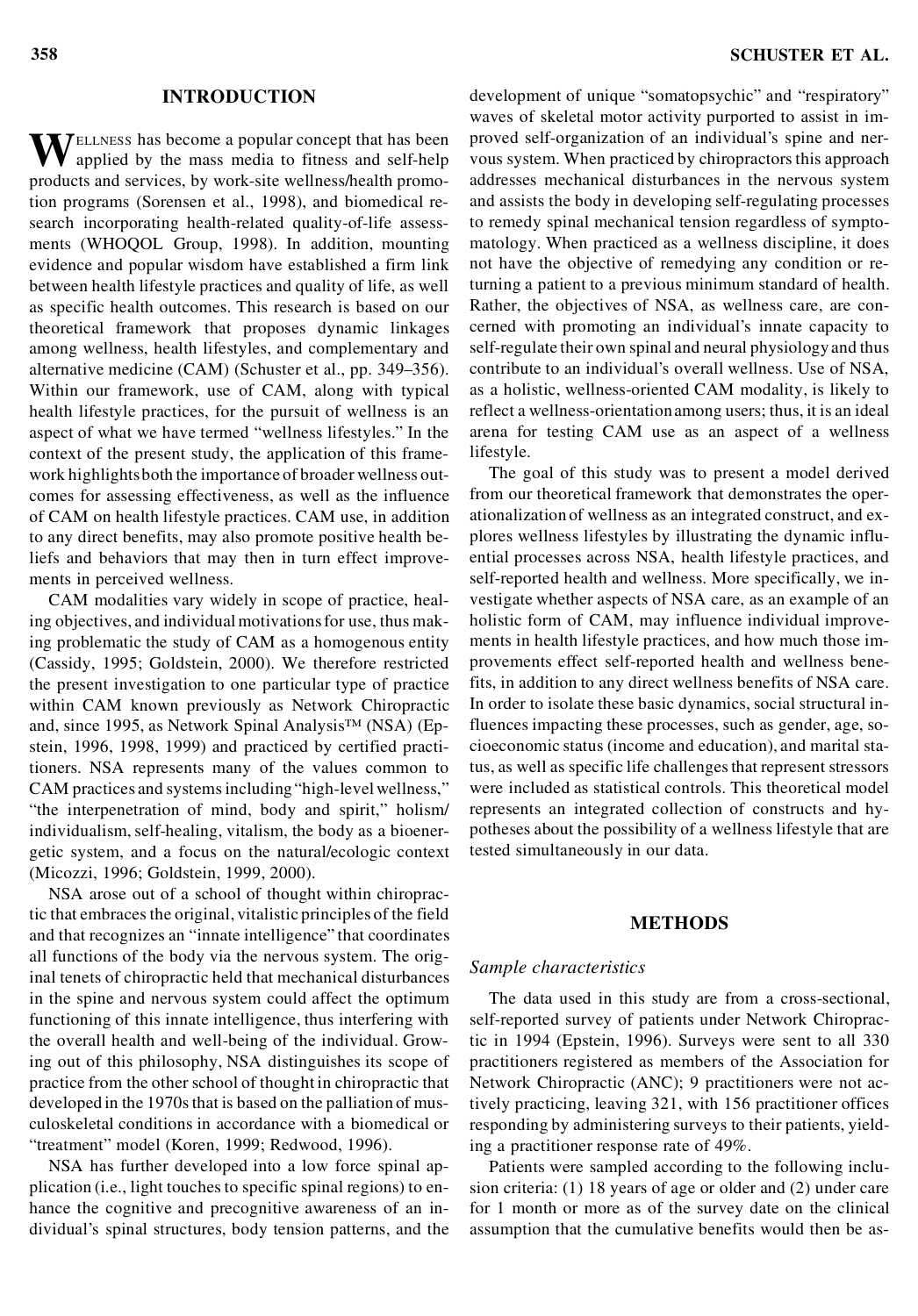sessable. Practitioners were instructed to sample all practice members (patients) unless there were more than 100 in the practice. If it was not possible to administer the survey to all patients, practitioners were asked to sample all those who visited the practice on a given day(s).

In a study of this size, using a census design, it is difficult to ascertain the size of the patient population accurately, therefore, we estimated the response rate. During the study period we conducted further systematic data collection to determine the average size of a Network practice. In two practitioner samples, the median was determined to be 40 practice members. The sample was estimated to be somewhere between 3972–4221 patients. This estimate was based on exclusion of practice members 18 years of age and under (5%–7%), those within 1 month of care (15%–17%), and adjusting for the number of patients from 12.4% of practices who had 100 patients or more and who therefore randomly sub-sampled their patients. This gave an estimated response rate of 67%–71% (Blanks et al., 1997). The final analyses for this study are based upon the 2596 respondents for whom complete data were available.

Sample sociodemographic characteristics are consistent with other CAM surveys (Table 1), with a predominance being women (73%), middle-aged (43  $\pm$  11 years), approximately one third postgraduate-educated (37%), and with a median personal income in the \$25,000–35,000 range (62% less than \$40,000 per year). Approximately one half of respondents were married.

Fifty-five percent (55%) of respondents reported persistent ailments, and 47% reported a significant life change (in either marital status, residence, or occupation) since beginning Network care. Respondents were asked to rate the degree of physical, emotional, and chemical trauma (if any) they had ever experienced. A summary measure combining these three items revealed that only 13% felt they had never experienced any trauma. On this constructed scale, the average score was  $6.0 \, (\pm 3.5, \text{scale of } 0-12)$ . The average duration of NSA care was  $21 \pm 27$  months. Seventy-eight (78%) of respondents indicated that they were aware of energy or rhythmic spontaneous movement in their body (a physiologic response unique to individuals undergoing NSA care), and 81% reported that they were more aware of their breathing since receiving NSA care.

#### *Measurement of latent constructs*

*Wellness*. As reported in our earlier paper (Blanks et al., 1997), an instrument appropriate for measuring health and wellness broadly was developed for this survey. Confirmatory factor analyses further supported the earlier reliability studies which indicated four distinct domains within the overall Self-Rated Health and Wellness (SRHW Version 1.0) instrument, including the wellness themes of physical state, mental/emotional state, stress evaluation, and life enjoyment. Individual items were developed in close consul-

tation with practitioners and patients regarding experiences with NSA care, and included adaptations from existing instruments as well as original constructions. The item format was developed to explicitly elicit self-perceived changes in wellness since beginning NSA care by asking respondents to rate their level of health and wellness both "presently" and "before Network." This approach goes beyond retrospective recall (e.g., patient medical histories) to provide the individual's self-aware evaluation of differences before they received Network care, and makes clear the cognitive standard of comparison for present wellness which is missing in health ratings that ask only for current status.

The mean for these four self-rated health domain scales "presently" were approximately 67% of the maximum possible score, while the mean for ratings retrospectively recalled "before Network" were approximately 50% of maximum (the midpoint in the possible range). This study utilizes the calculated difference scores between the respondents' "presently" and "before Network" perceptions within each wellness item (theoretical range  $-1.00$  to 1.00 with 0 indicating no difference in score; see Table 1). The average difference for the stress evaluation scale was  $+0.20$ , indicating approximately 20% higher perceived score presently (range,  $-0.60$  to 1.00). The perceived difference in the mental/emotional state and life enjoyment scales was about  $+0.17$  (range  $-0.50$  to 0.94, and  $-0.86$  to 0.77 respectively), while on average physical state was rated at approximately  $+0.15$  (range,  $-0.32$  to 0.77).

To illuminate the relevance of these numbers further, Table 1 includes effect sizes for each domain, which represent the magnitude of clinical or meaningful variation. Calculation of effects sizes compares the mean sample difference in individuals' scores "presently" to the amount of deviation across the scores of all respondents "before Network" (that is, the normal range of the majority of individuals' initial scores) (Cohen, 1977). Effect sizes of 0.20 are considered small, 0.50 moderate, and 0.80 large; thus, the range of 0.91–1.15 across the separate scales indicates that a large positive clinical outcome had occurred within all domains. The items assembled into these four themes or constructs serve as indicators of the latent or more conceptually abstract construct of wellness.

*Health lifestyle change.* A lifestyle change index was developed that measured a broad range of health behaviors identifying a healthy lifestyle. In this study, the latent construct is based on perceived change in these practices, and thus represents an individual's health lifestyle while under NSA care. Nine items were selected for inclusion in the lifestyle index, representing three distinct areas of health behavior: dietary practices, health practices, and health risky behaviors. The dietary practices dimension included three items: use of health food/vitamin supplements, organic food/whole grain consumption, and vegetarian diet. The health practices dimension included four items: regular ex-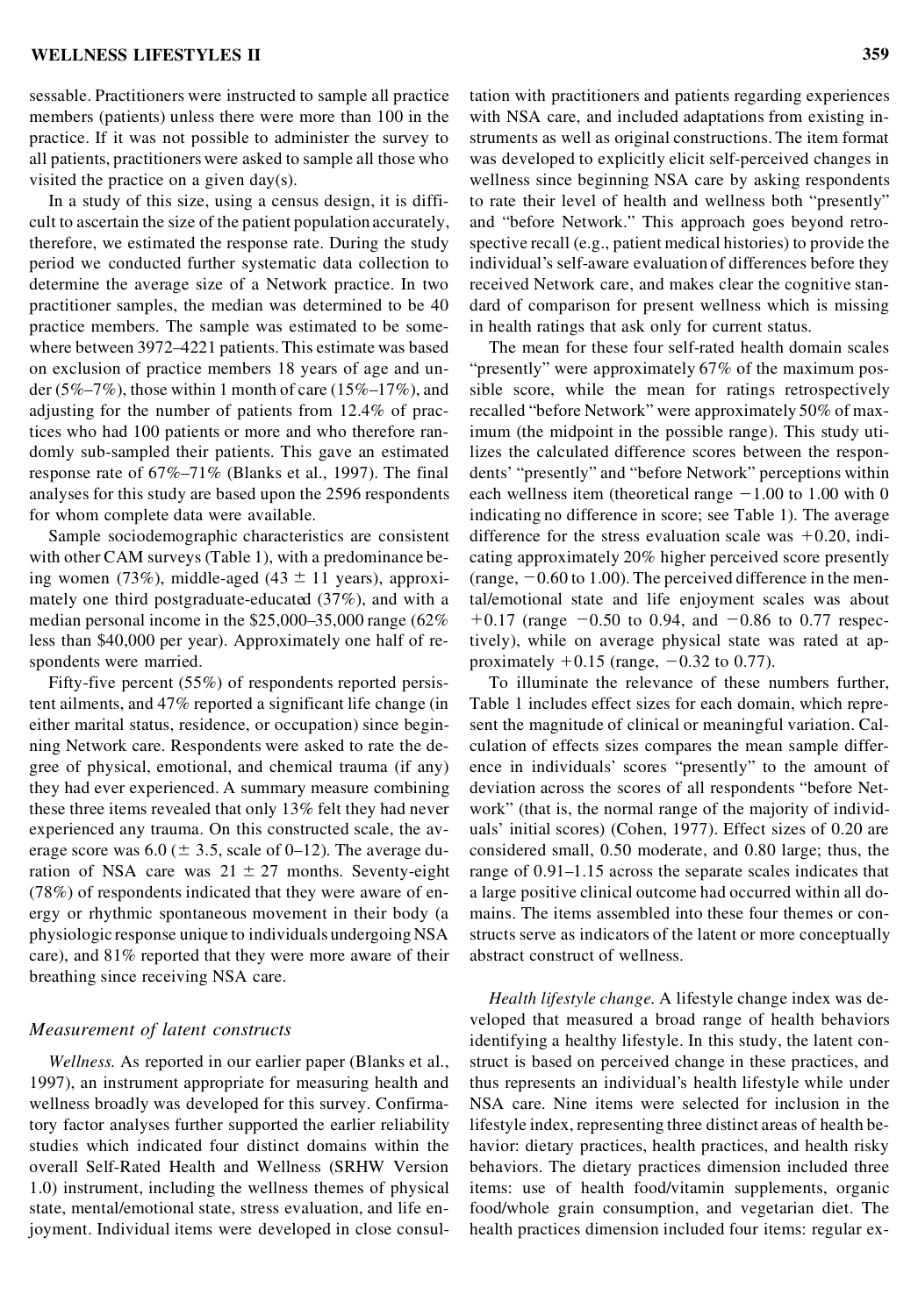|                                               |                                 | Percent $(\% )$ |               |
|-----------------------------------------------|---------------------------------|-----------------|---------------|
| <b>Exogenous Variables</b>                    |                                 |                 |               |
| Age $(42.9 \pm 10.9 \text{ years})$           | $18 - 28$                       | 8.1             |               |
|                                               | $29 - 35$                       | 16.3            |               |
|                                               | $36 - 42$                       | 27.8            |               |
|                                               | 43-49                           | 24.8            |               |
|                                               | 50–56                           | 12.0            |               |
|                                               | $57 - 63$                       | 6.0             |               |
|                                               | $64+$                           | 5.2             |               |
| Male                                          |                                 | 26.8            |               |
|                                               |                                 |                 |               |
| Married                                       |                                 | 49.8            |               |
| Education (postgraduate)                      |                                 | 36.6            |               |
| Income $<$ \$40,000 per year                  |                                 | 62.3            |               |
| Life Challenges                               |                                 |                 |               |
| Persistent Ailments                           |                                 | 54.7            |               |
| Significant Life Changes                      |                                 | 46.8            |               |
| Trauma (no trauma, 0, most extensive 12)      |                                 | $6.0 \pm 3.5$   |               |
| NSA Care                                      |                                 |                 |               |
| Awareness of Energy                           |                                 | 78.2            |               |
| Awareness of Breathing                        |                                 | 81.1            |               |
| Time in NSA care $(21 \pm 27 \text{ months})$ |                                 |                 |               |
|                                               | $0-3$ mo                        | 14.8            |               |
|                                               | $3-6$ mo                        | 11.8            |               |
|                                               | $6-12$ mo                       |                 |               |
|                                               |                                 | 15.7            |               |
|                                               | $12 - 24$ mo                    | 28.9            |               |
|                                               | 24-36 mo                        | 13.6            |               |
|                                               | 36-48 mo                        | 6.3             |               |
|                                               | $48+$ mo                        | 9.5             |               |
|                                               | Mean                            | SD              |               |
| Health Lifestyle Changes (Positive Change,    |                                 |                 |               |
| Range $0-1$ )                                 |                                 |                 |               |
| Healthy risk dimension                        |                                 |                 |               |
| Smoking                                       | 0.08                            | 0.26            |               |
| Coffee consumption                            | 0.26                            | 0.44            |               |
| Dietary practices dimension                   |                                 |                 |               |
| Vegetarian diet                               | 0.39                            | 0.49            |               |
| Vitamin consumption                           | 0.45                            | 0.50            |               |
| Organic food consumption                      | 0.46                            | 0.50            |               |
| <b>Health Practices Dimension</b>             |                                 |                 |               |
|                                               |                                 |                 |               |
| Regular exercise                              | 0.40                            | 0.49            |               |
| Tai Chi/yoga                                  | 0.20                            | 0.40            |               |
| Meditation                                    | 0.48                            | 0.50            |               |
| Relaxation techniques                         | 0.46                            | 0.50            |               |
|                                               | Mean sample difference          |                 | <i>Effect</i> |
|                                               | (Presently-before network care) | SD              | size          |
| Wellness (Range $-1-+1$ )                     |                                 |                 |               |
| Physical state-Mean of Items                  | 0.15                            | 0.26            | 0.94          |
|                                               |                                 |                 |               |
| Mental-emotional state—Mean of Items          | 0.17                            | 0.16            | 0.91          |
| Stress evaluation-Mean of Items               | 0.20                            | 0.20            | 0.98          |
| Life enjoyment-Mean of Items                  | 0.17                            | 0.16            | 1.15          |

TABLE 1. FREQUENCIES FOR VARIABLES ENTERED INTO THE MODEL  $(n = 2596)$ 

SD, standard deviation.

ercise, relaxation/self-hypnosis, meditation/prayer, and *tai chi*/yoga. The two items included in the health risky dimension included smoking and caffeine consumption. Beef consumption was initially included in this dimension but

was deleted because it was too highly correlated with vegetarian diet in the dietary practice dimension. While these items do not encompass the totality of health behaviors assessed in the literature, they were selected based on the pre-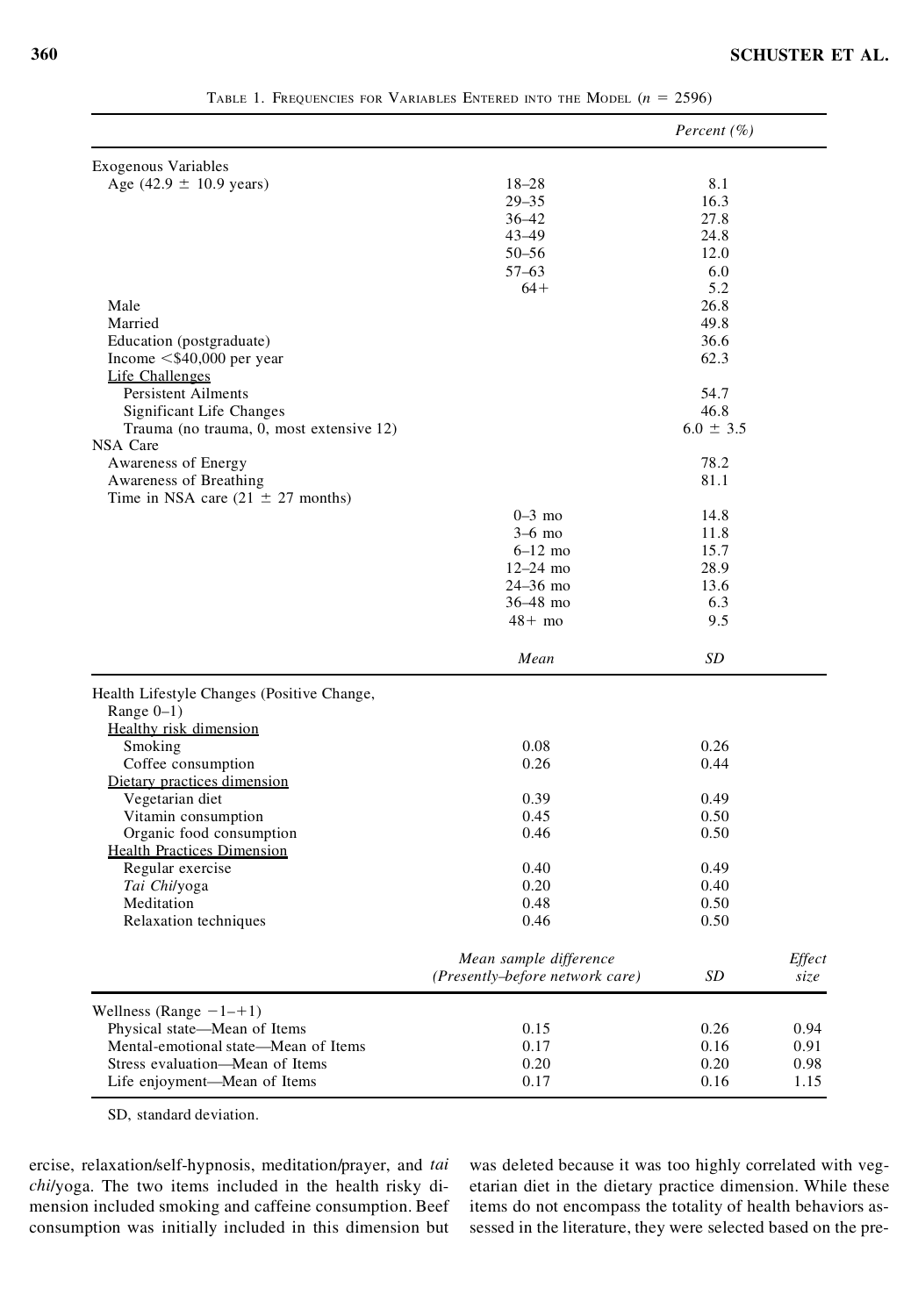dominance of evidence that suggests consistent correlation between use (or avoidance) and bio-psycho-social health. Preliminary factor analysis showed items loaded on three factors that were consistent with the three constructed dimensions. The lifestyle index containing all nine items, showed internal reliability ( $\alpha = 0.766$ ).

Survey respondents were asked to report the extent of change "at present" in each lifestyle item on a scale of  $-3$ to  $+3$ , with  $-3$  reflecting the greatest decrease in the particular behavior,  $0 = no$  change in behavior, and  $+3$  reflecting the greatest increase in the behavior. Because there were positive and negative lifestyle items, the items were then recoded as a dichotomous variable to reflect "positive lifestyle change." If respondents reported an increase in what was considered a health beneficial behavior, such as exercise, the value for positive lifestyle change was coded as a 1 for that item (see Table 1 for distribution of each item). Only 8% of respondents reported a positive change in smoking behavior, with approximately one fourth to one half of respondents reporting positive changes in the other eight behaviors. The items assembled into the dietary practices, health practices, and health risk dimensions serve as indicators of the latent construct of health lifestyle change.

*NSA care.* The latent construct representing the experience of Network care was indicated by three variables: length of time in care (categorized in months), whether or not the individual is presently more aware of energy or rhythmic spontaneous movement in his or her body, and more aware of his or her breathing. Duration of care is considered indicative of a commitment to the long-term health promotion objectives of Network care. The last two items represent a respondent's experience of NSA care as the somatopsychic and respiratory waves (physiologic responses unique to this form of care), and are considered essential clinical indicators of progress by practitioners. Further elaboration of the unique physical responses experienced by recipients, the clinical objectives and the theoretical, biophysiologic mechanisms underlying this form of care can be found in Epstein (1996, 1998, 1999).

*Exogenous variables*. Exogenous concepts represent other known influences on the constructs (wellness, lifestyles, NSA care) that are included in the analyses in order to statistically control their impact, thus randomizing their influence and isolating the independent effects among the constructs in our theoretical model. Several variables reflecting the concept of life challenges were included. The presence of persistent ailments was a single item assessed dichotomously (present or not), and included in the model in order to account for the influence of chronic conditions. Measurement of significant life changes was a dichotomous item indicating a change in marital status, occupation, or residence since beginning care because stressful life events are known to influence health. Also included was a sum-

mary item establishing the degree of physical, emotional, and chemical trauma experienced by the respondent that ranged from 0 to 12. Sociodemographic variables, specifically gender, age (categorical), marital status (dichotomous married/not), postcollege education (dichotomous yes/no), and income (in dollars, midpoint of range), were included in the model since these social categories are known associates of health outcomes.

#### *Analyses*

Analyses of the data using SPSS (version 9.0 SPSS, Inc., Chicago, IL) and AMOS (version 4.0 SPSS, Inc.) were conducted in several phases, with univariate and bivariate analyses first, followed by confirmatory factor analyses of the latent variables, and concluding with the building and testing of the model itself. "The primary purpose of structural equation modeling [(SEM)] is the testing of causal theories using nonexperimental data" (Martin, 1987). SEM is a sophisticated form of regression analysis that compares the estimated (co)variances under the specified model to those that are observed (Bollen, 1989). Various relationships are thus simultaneously tested (Hoyle and Smith, 1994) through a combination of factor analysis and regression techniques. The model actually consists of two models: a measurement model and a structural model. The measurement model reflects the relationships between the observed variables and the hypothesized constructs (latent variables of wellness, lifestyle, care). The structural model consists of all of the simultaneous relationships among these latent variables, which are then regressed on all variables hypothesized to be causal precedents of those variables. This is an iterative process that begins with an initial theoretical model, which is then tested against the data and modified based on statistical conventions but within the constraints of the initial theoretical framework.

There are several indices that can be used to test how well a proposed model fits a given data set. In the current study, the root mean square residual (RMR) and the comparative fit index (CFI; Bentler, 1980, 1999) were selected as the main fit indices for reasons of sample size and number of parameters. The root mean square error of approximation (RMSEA; Steiger, 1990) was used as the main measure of parsimony. Parsimony means the simplest explanation is preferred; for example, the fewest paths necessary to satisfy both the theoretical model and a given data set. Parsimony and fit were greatly improved for the reduced model (CFI of 0.938 and RMR of 0.025, and RMSEA of 0.052 compared to CFI =  $0.829$  RMR =  $642.973$  RMSEA =  $0.065$ for the initial model). Therefore, the reduced model was considered a more accurate representation of the nature of the relationships between characteristics of individual respondents, their health lifestyle practices, their experience of NSA care, and their perceived difference in wellness domains since beginning NSA care.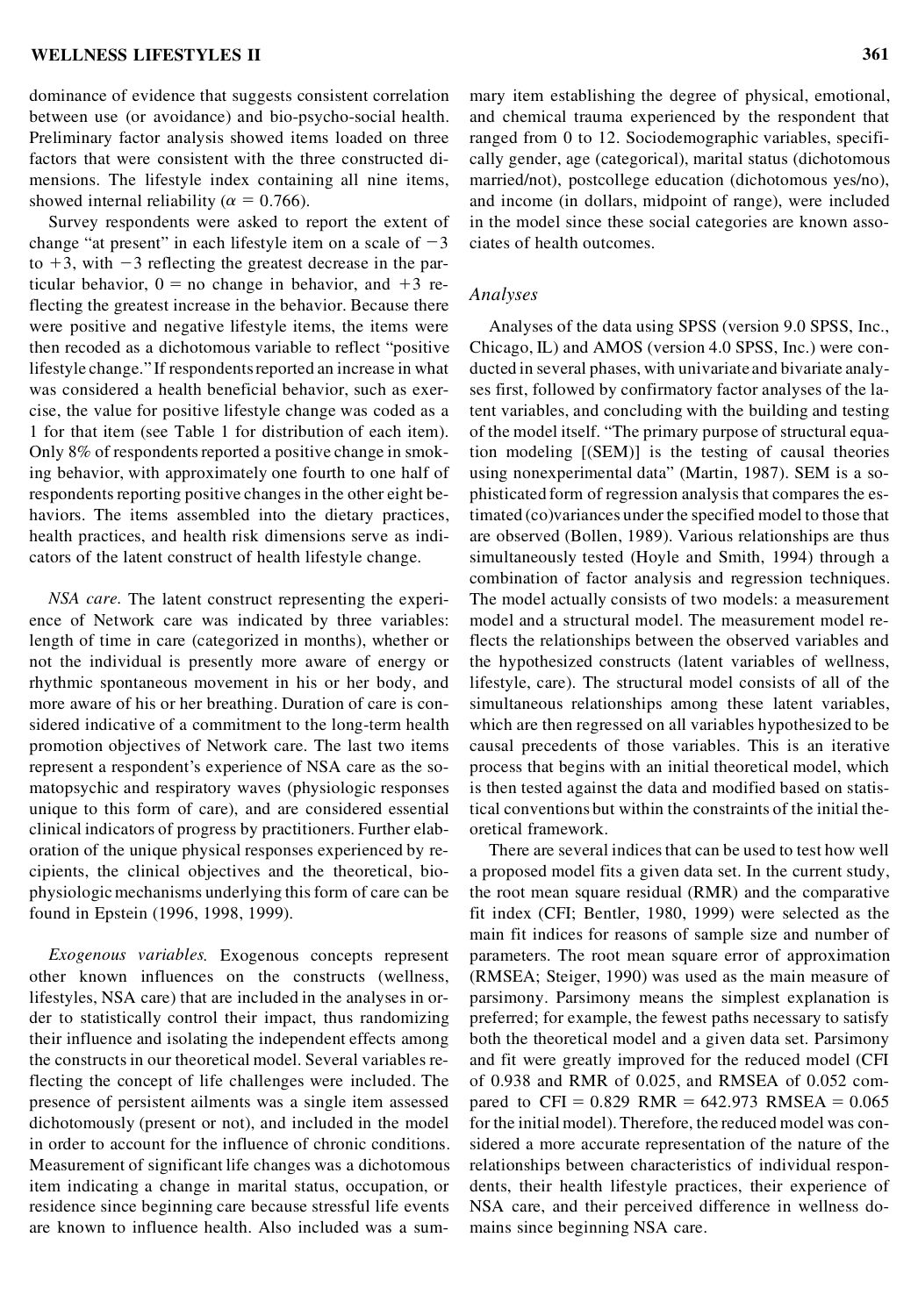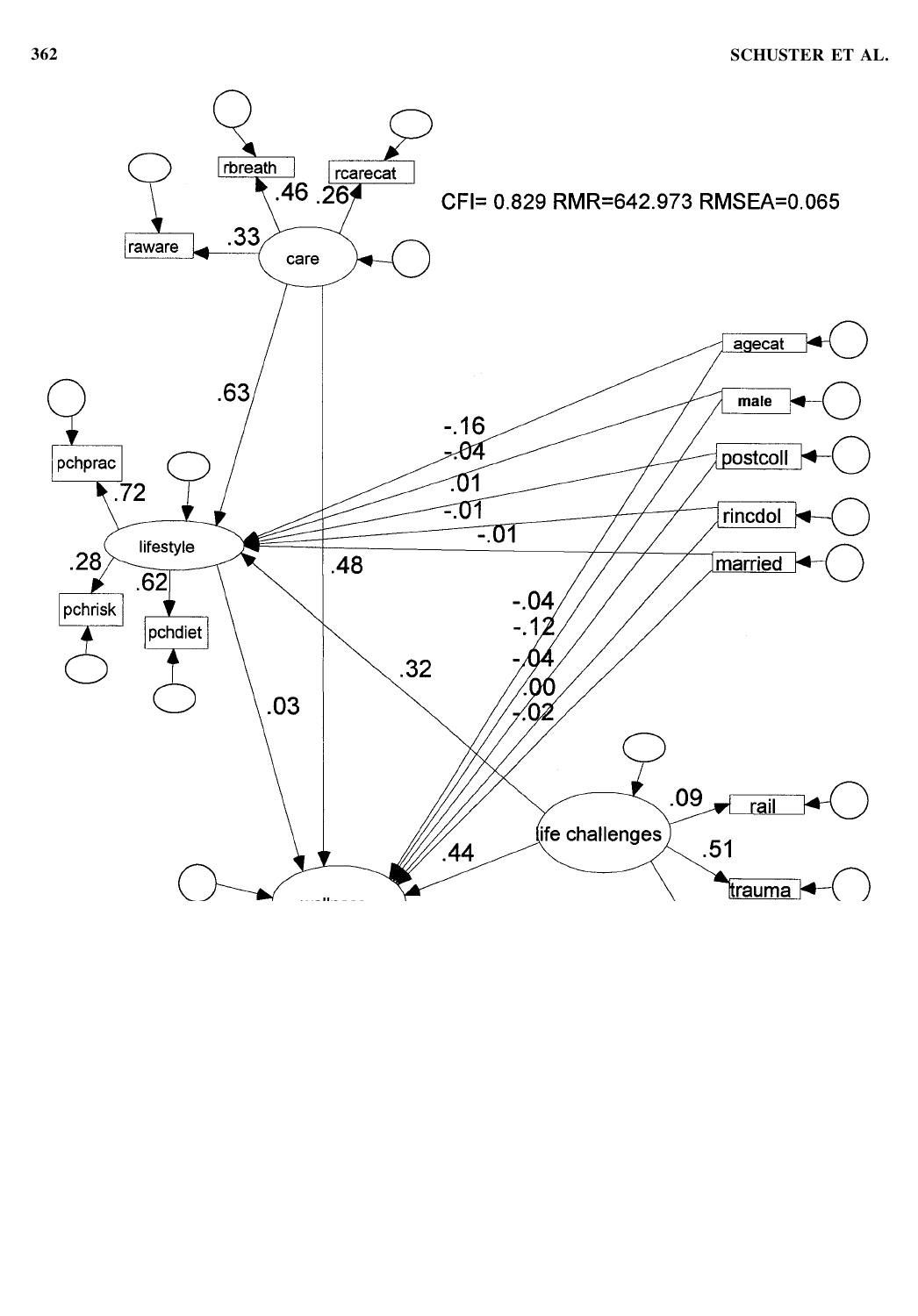**FIG. 1.** (*cont'd*)

#### Key to Construct and Variable Labels

 $Ovals = hypothesized constructs$ 

 $Rectangles = measured/observed variables (sets of variables)$  $Circles = measurement error$ 

# Exogenous Variables

agecat: age in categories (see Table 1)  $male = 1$ 

postcoll: postcollege education  $= 1$ 

rincdol: income in dollars, midpoint of range (\$15, \$30, \$40, \$50, \$60 thousand)

married: married  $= 1$ 

#### LIFE CHALLENGES  $=$  Life Challenges Construct:

rail: presence of persistent ailments  $= 1$ 

trauma: degree of physical, emotional, chemical trauma 0–12

siglife: change in marital status, occupation, or residence  $= 1$ 

# $CARE = NSA Care Construct:$

rcarecat: length of time in care categorized in months rbreath: presently more aware of energy  $= 1$ raware: presently more aware of breathing  $= 1$ 

 $LIEESTYLE = Health Life style Change Construct:$ pchdiet: positive change in dietary practices  $= 1$ pchrisk: positive change in health risky behavior  $= 1$ pchprac: positive change in health practices  $= 1$ 

#### WELLNESS construct:

dfstrs: differences scores in stress evaluation items dfphys: differences scores in physical state items dfemos: differences scores in mental/emotional state items dfenjs: differences scores in life enjoyment items

relative contribution of different variables in the model are denoted by the standardized regression (path) coefficients corresponding to arrows in the model, which were statistically significant ( $p < 0.05$ ). For a detailed explanation about how to read path coefficients see Bollen and Long (1993).

Inspection of Figure 2 shows the importance of the remaining individual sociodemographic characteristics. The coefficient of  $-0.06$  between gender and Wellness indicates that females report slightly greater differences in wellness scores than males, while the coefficient of  $-0.17$  for the path from gender to NSA care suggests that females in this sample have been receiving NSA care longer than males and are more likely to report the clinical indicators of progress. There is not a significant association between gender and changes in health lifestyles. Individuals in older age categories are less likely than younger individuals to report positive changes in health lifestyles  $(-0.14)$ , and show weaker indicators of NSA care experience  $(-0.12)$ , while age does not appear to influence perceived differences in wellness. A postcollege level of education was an important contributor to perceived wellness  $(-0.05)$ , but not health lifestyles or NSA care.

In the final model, reported wellness benefits accrue to individuals along a direct path from both self-reported positive lifestyle change (0.22), and from NSA care (0.43). Note that NSA care directly contributes more than health lifestyles to self-reported improvements in wellness by a factor of 2:1. In addition, the path (0.65) from NSA care to positive health lifestyle changes provides evidence that these individuals are likely to have also effected positive changes in their health-related lifestyle practices (which, in turn, impacts wellness) during the time they received NSA care. Thus, NSA care contributes both directly and indirectly (through lifestyle) to self-reported wellness.

#### **DISCUSSION**

This study represents the first empirical application of our theoretical framework which proposes dynamic links among wellness, health lifestyle practices, and an holistic form of CAM (Schuster et al., pp. 349–356), in this case, Network Spinal Analysis.<sup>™</sup> We utilized SEM to investigate relationships among these constructs, and found evidence that health lifestyle practices influence wellness, and NSA impacts wellness both directly, and indirectly through influence on health lifestyles practices. These complex interrelationships, then, indicate that use of NSA as a wellness-oriented CAM modality is an aspect of a wellness lifestyle.

The results of our investigation also provide evidence that positive health and wellness can be operationalized and utilized to comprehensively investigate the benefits associated with holistic CAM modalities. The confirmatory factor analyses strengthen the conclusions from our earlier reliability studies that these survey items meaningfully capture four coherent wellness themes as well as an overall integrated wellness construct. The retrospective recall approach taps into explicitly referenced individual self-perceptions; the breadth of these items taps into multiple domains of health, and the statistical strategy integrates the domains into an unconstrained generalized self-perception of health we have termed wellness (Schuster et al., pp. 349–356). With this we were able to detect positive change in an already well population. We anticipate that the current revision of our SRHW instrument will more fully address each of the domains of health (physical, mental, social, and spiritual), as well as other known precursors to health (e.g., positive and negative aspects of the immediate social environment of interpersonal relationships) to yield yet more informative results.

This study demonstrates several major findings. A positive relationship between NSA experience and self-reported wellness was supported by these analyses. Self-reported positive changes in health lifestyle practices also influenced wellness. NSA experience had a direct impact on positive changes in health lifestyle practices. Finally, our results illustrate the relative importance of the sociodemographic factors of age, gender, and education on these interrelationships.

The substantial path coefficient linking NSA care and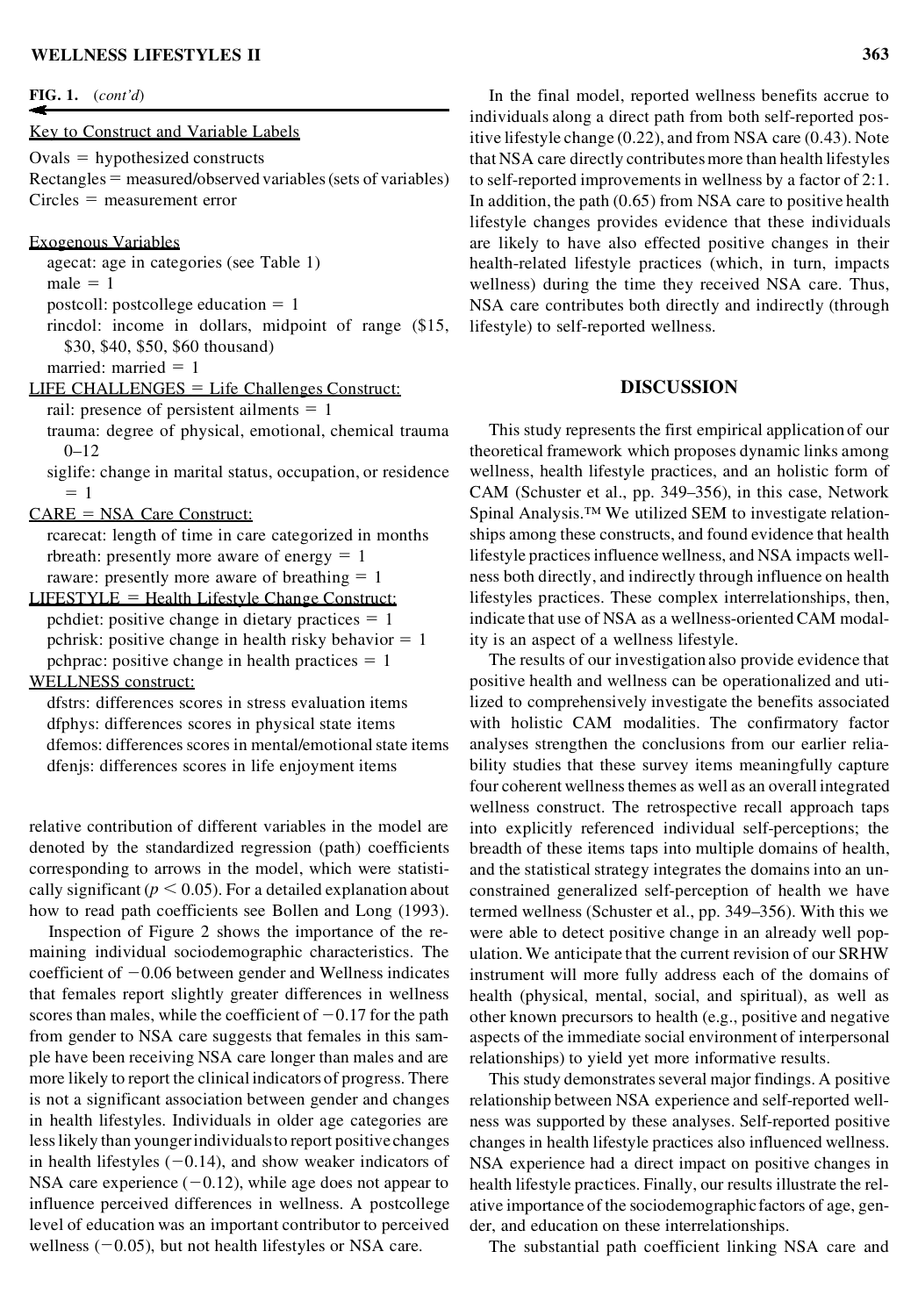**364 SCHUSTER ET AL.**



**FIG. 2.** Reduced final structural equation model. (See facing page.)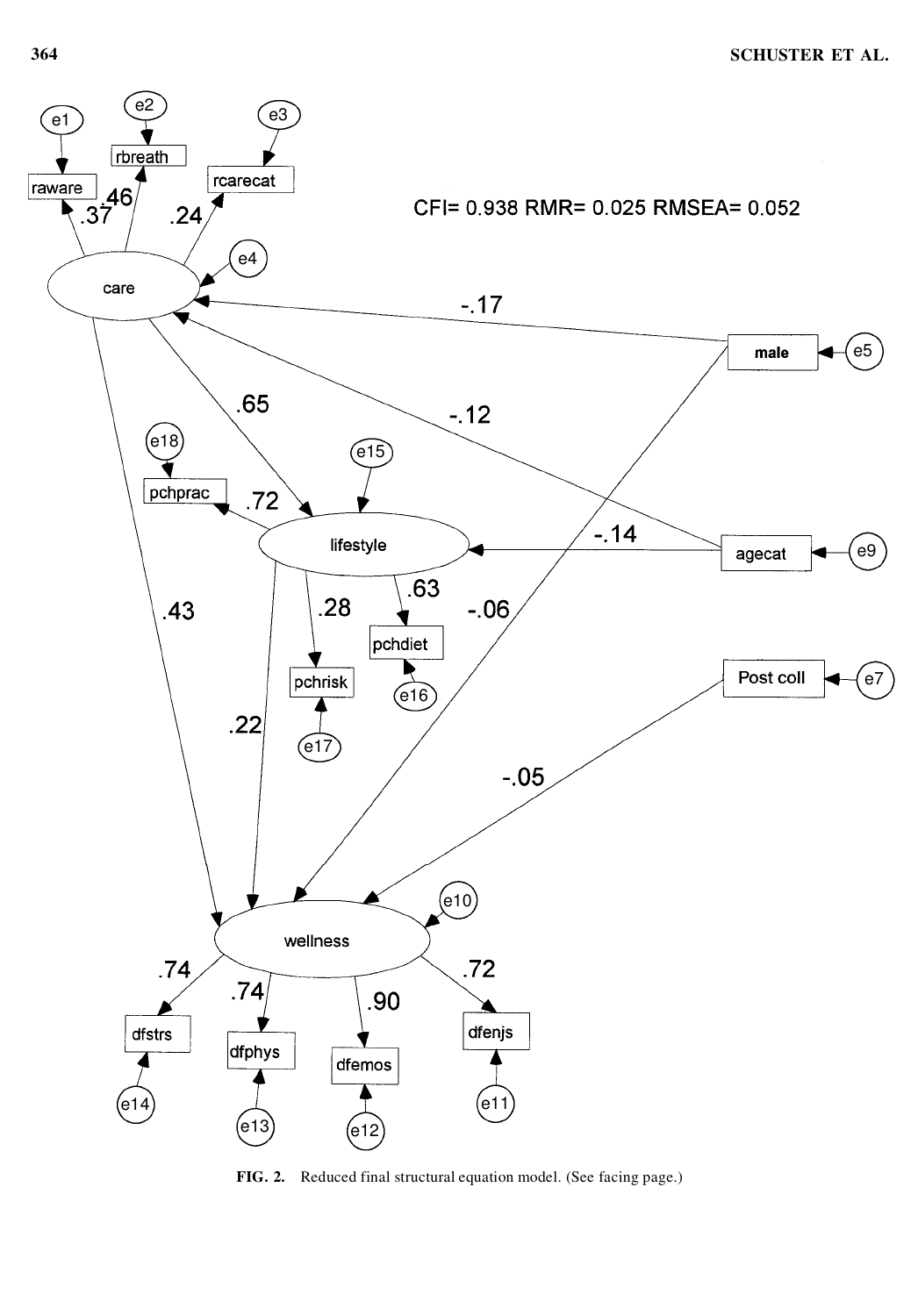**FIG. 2.** (*cont'd*)

◢

#### Key to Construct and Variable Labels

 $Ovals = hypothesized constructs$  $Rectangles = measured/observed variables (sets of variables)$  $Circles = measurement error$ 

#### Exogenous Variables

agecat: age in categories (see Table 1) male  $= 1$ postcoll: postcollege education  $= 1$ rincdol: income in dollars, midpoint of range (\$15, \$30, \$40, \$50, \$60 thousand)

# $CARE$  NSA = Care Construct:

rcarecat: length of time in care categorized in months rbreath: presently more aware of energy  $= 1$ raware: presently more aware of breathing  $= 1$ 

 $LIESTYLE = Health Lifestyle Change Construct:$ pchdiet: positive change in dietary practices  $= 1$ pchrisk: positive change in health risky behavior  $= 1$ pchprac: positive change in health practices  $= 1$ 

# WELLNESS construct:

dfstrs: differences scores in stress evaluation items dfphys: differences scores in physical state items dfemos: differences scores in mental/emotional state items dfenjs: differences scores in life enjoyment items

wellness represents the independent influence of NSA care while statistically controlling for other known contributors to wellness, and thus increases confidence that the relationship is not caused by some extraneous associated influence. These results augment the findings of our earlier investigation (Blanks et al., 1997), which showed a significant bivariate association between length of time in care and a summated scale of self-perceived differences in wellness items during NSA care.

Another noteworthy finding is that self-reported positive changes in health lifestyle practices influence wellness. While popular wisdom may suggest this, few empirical studies have provided evidence of such a linkage. While the magnitude of the effect is only half that of the impact of NSA on wellness, it represents the direct, independent effect of positive lifestyle changes on wellness. This result may be unique to this population currently participating in NSA, but is further evidence that use of wellness-oriented CAM may be part of a wellness lifestyle.

Particularly important is the impact of NSA experience on positive changes in health lifestyle practices. NSA care itself is not administered with this objective in mind (see Epstein, 1996), and most practitioners are not trained or practicing as lifestyle or nutrition experts during individual sessions. The mechanism by which NSA care promotes a greater sense of wellness and healthier lifestyle choices is unknown. Individuals may be making positive lifestyle

choices based on common health beliefs or values that likewise may self-select them to this type of care. The value of health and wellness as an end itself (see Schuster, et al., pp. 349–356) may be part of our culture's growing focus on individual responsibility for health, which may influence the use of NSA and other CAM modalities. Nevertheless, the significance of NSA (and perhaps other CAM) users engaging in health promoting practices and avoiding health risks without specific patient education programs or urging by the practitioner represents a potential milestone to public health/lifestyles research. Regardless of the specific causal relationships between health lifestyles and CAM use, our findings support the concept of a wellness lifestyle.

Our theoretical framework (Schuster, et al., pp. 349–356) proposed several variables affecting the dynamics among the constructs that were dropped in the final model because they made statistically inconsequential contributions and were not central to the overall theoretical framework. Nevertheless, their exclusion in the final model is informative. Changes in marital status, job, and residence have been shown to be intense life stressors, so it is notable that significant life changes, as well as degree of trauma, did not affect wellness in the final reduced model, perhaps suggesting that NSA care has stress-buffering effects. That is, NSA care is associated with higher levels of wellness in which individuals perceive themselves able to meet life challenges and thus do not experience them as stressful. Similarly, although we predicted that persistent ailments would impact changes in health lifestyles and wellness, neither of these paths remained in our final model for this population. This is an important finding, lending evidence to our conceptualization of wellness lifestyles, and of wellness as a different and perhaps independent construct than the absence of physical ailments.

While income is associated with duration in care, it did not remain in the final model as it is not as strong a predictor as education (with which it is correlated), which may be more closely associated with positive health lifestyles and pursuing wellness as an end in itself. Age also remained in the final model, suggesting the while older age does correspond to a lower likelihood of lifestyle changes, it is not predictive of wellness improvements. Gender also remained in the final model, effecting both NSA care experience and wellness. Marital status, highly correlated with gender, but not as strong a predictor, fell out of the model. One explanation for the effect of gender is that women are more likely to utilize health care than men (Verbrugge, 1985), and have different definitions of health (Kenney, 1992). Given the complex interrelationships among sociodemographic variables and latent constructs, we suggest that none can be understood independent of the others.

These findings must be interpreted within the constraints of cross-sectional data and SEM. Cross-sectional data are limited in their ability to explain causality because the data are constrained to a single timeframe. However, our retro-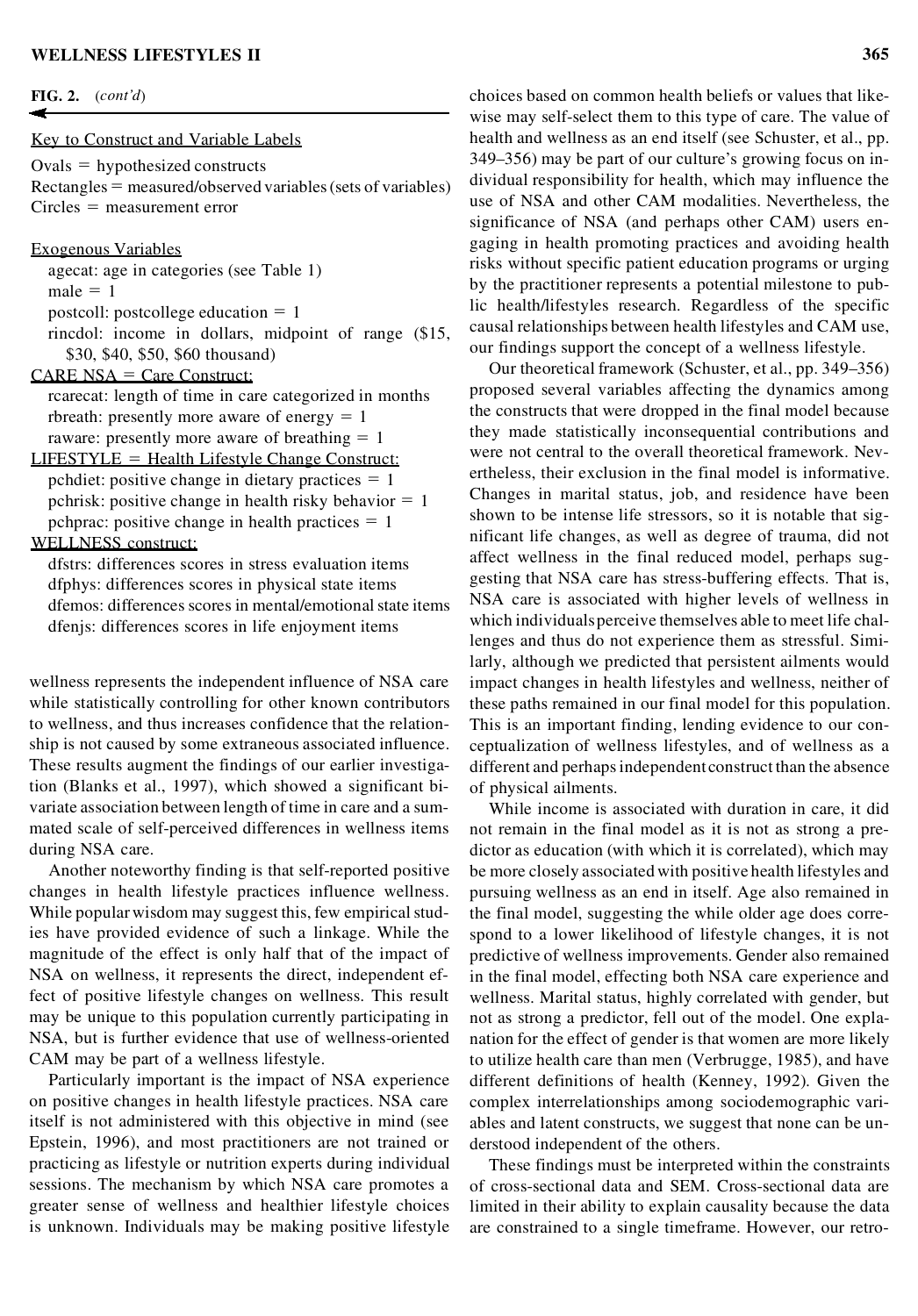spective recall method provides some measure of perceived differences in self-rated health and wellness while under care beyond that customarily provided in cross-sectional measures. Direct evidence of over-time changes in wellness and wellness lifestyles will require longitudinal data, which are vital next-steps in CAM research. While SEM is a powerful tool in the testing of complex causal theories, such as our wellness lifestyles framework, it represents a necessarily simplified approximation of reality. The results of SEM are subject to the accuracy of the basic theoretical assumptions, as well as the *a priori* assumptions regarding data requirements inherent to multivariate statistical analyses (Bollen, 1989).

The dynamics of a wellness lifestyle captured in this research are necessarily tied to the specialized study population of NSA users. As we suggested, given the diversity of techniques and philosophies subsumed under the umbrella of CAM, studies of effectiveness need to focus on a single modality in context. This particular populationwas selected on theoretical grounds (see Schuster et al., pp. 349–356), representing a wellness, holistically oriented CAM modality. Whether these wellness lifestyle dynamics operate within other such CAM modalities, other less holistic CAM modalities, or conventional medicine, is an important question for future research, which we believe must include refined measurement of health lifestyle practices and beliefs.

Further research using this model may assess the extent to which use of CAM in specific populations (e.g. the elderly, men, particular ethnic groups) may contribute to broad health outcomes. Wellness is a useful framework for outcomes research because not all use of CAM is for medical complaints alone, and the motivations for use must be factored into appropriate outcome assessments. Individual motivations and health beliefs could be more thoroughly investigated through the use of more qualitative or ethnographic research, as could the consequences of the relationship between the user and the practitioner on expectations and effectiveness of care. Such in-depth investigation would be highly useful in providing richer explanatory data, to further elucidate the processes linking wellness, lifestyles, and CAM in our theoretical framework. This information will be beneficial in refining the direction of the causal pathways of our theoretical framework.

We encourage further research using this framework and methodology, particularly using longitudinal designs, broader wellness and lifestyle measures, other CAM and conventional healing modalities, as well as more diverse sociodemographic representation, in order to clarify causeeffect relationships between CAM and the elements contributing to wellness and a wellness lifestyle. This application of our strategy for CAM research upholds the importance of broader wellness outcomes for assessing CAM effectiveness, the influence of CAM on health lifestyle practices, and the concept of wellness lifestyles.

### **ACKNOWLEDGMENTS**

The authors thank Ralph Boone, Ph.D., D.C., Donald Epstein, D.C., Peter Clecak, Ph.D., May Huong, B.A., Catherine Kravitz, B.A., and anonymous reviewers for their helpful comments. Financial support was provided by the Association for Network Care Research, the University of California, Irvine, Transdisciplinary Tobacco Use Research Center, and the University of California, Irvine Undergraduate Research Opportunities Program.

#### **REFERENCES**

- Bentler PM, Bonett DG. Significance tests and goodness of fit in the analysis of covariance structures. Psychol Bull 1980;88:588– 606.
- Bentler PM. Comparative fit indexes in structural models. [Psychol](http://www.ingentaselect.com/rpsv/cgi-bin/linker?ext=a&reqidx=/0033-2909^281999^29107L.238[aid=5777487]) [Bull 1999;107:238–243.](http://www.ingentaselect.com/rpsv/cgi-bin/linker?ext=a&reqidx=/0033-2909^281999^29107L.238[aid=5777487])
- Blanks RHI, Schuster TL, Dobson M. A retrospective assessment of Network care using a survey of self-rated health, wellness and quality of life. J Vertebral Subluxation Res 1997;1:11–27.
- Bollen KA. Structural Equations with Latent Variables. New York: Wiley, 1989.
- Bollen KA, Long, S. Testing Structural Equation Models. Newbury Park, CA: Sage, 1993.
- Cassidy CM. Social science theory and methods in the study of alternative and complementary medicine. J Altern Complement Med 1995;1:19–39.
- Cohen J. Statistical Power Analysis for the Behavioral Sciences. New York: Academic Press, 1977.
- Epstein D. Network Spinal Analysis: A system of health care delivery within the subluxation-based chiropractic model. J Vertebral Subluxation Research 1996;1:51–59.
- Epstein D. Network Spinal Analysis: A chiropractor's perspective on the body/mind connection. In: Bassman L, ed. The Whole Mind: The Definitive Guide to Complementary Treatments for Mind, Mood, and Emotion. Novato, CO: New World Library, 1998:122–126.
- Epstein D. Network chiropractic. In: Allison N, ed. The Illustrated Encyclopedia of Body–Mind Disciplines. New York: The Rosen Publishing Group, 1999:43–44.
- Goldstein MS. Alternative Health Care: Medicine, Miracle or Mirage? Philadelphia: Temple University Press, 1999.
- Goldstein MS. The growing acceptance of complementary and alternative medicine. In: Bird CE, Conrad P, Fremont AM, eds. New Handbook of Medical Sociology. New Jersey: Prentice Hall, 2000:284–297.
- Hoyle RH, Smith GT. Formulating clinical research hypotheses as structural equation models: A conceptual overview. J Consult Clin Psychol 1994:62:9–440.
- Kenney JW. The consumer's views of health. [J Adv Nurs 1992;](http://www.ingentaselect.com/rpsv/cgi-bin/linker?ext=a&reqidx=/0309-2402^281992^2917L.829[aid=5777489]) [17:829.](http://www.ingentaselect.com/rpsv/cgi-bin/linker?ext=a&reqidx=/0309-2402^281992^2917L.829[aid=5777489])
- Koren T. Chiropractic. Sci Med 1999;(Sept/Oct):42–45.
- Martin JA. Structural equation modeling: A guide for the perplexed. Child Dev 1987;58:33–37.
- Micozzi, MS, ed. Fundamentals of Complementary and Alternative Medicine. New York: Churchill Livingstone, 1996.